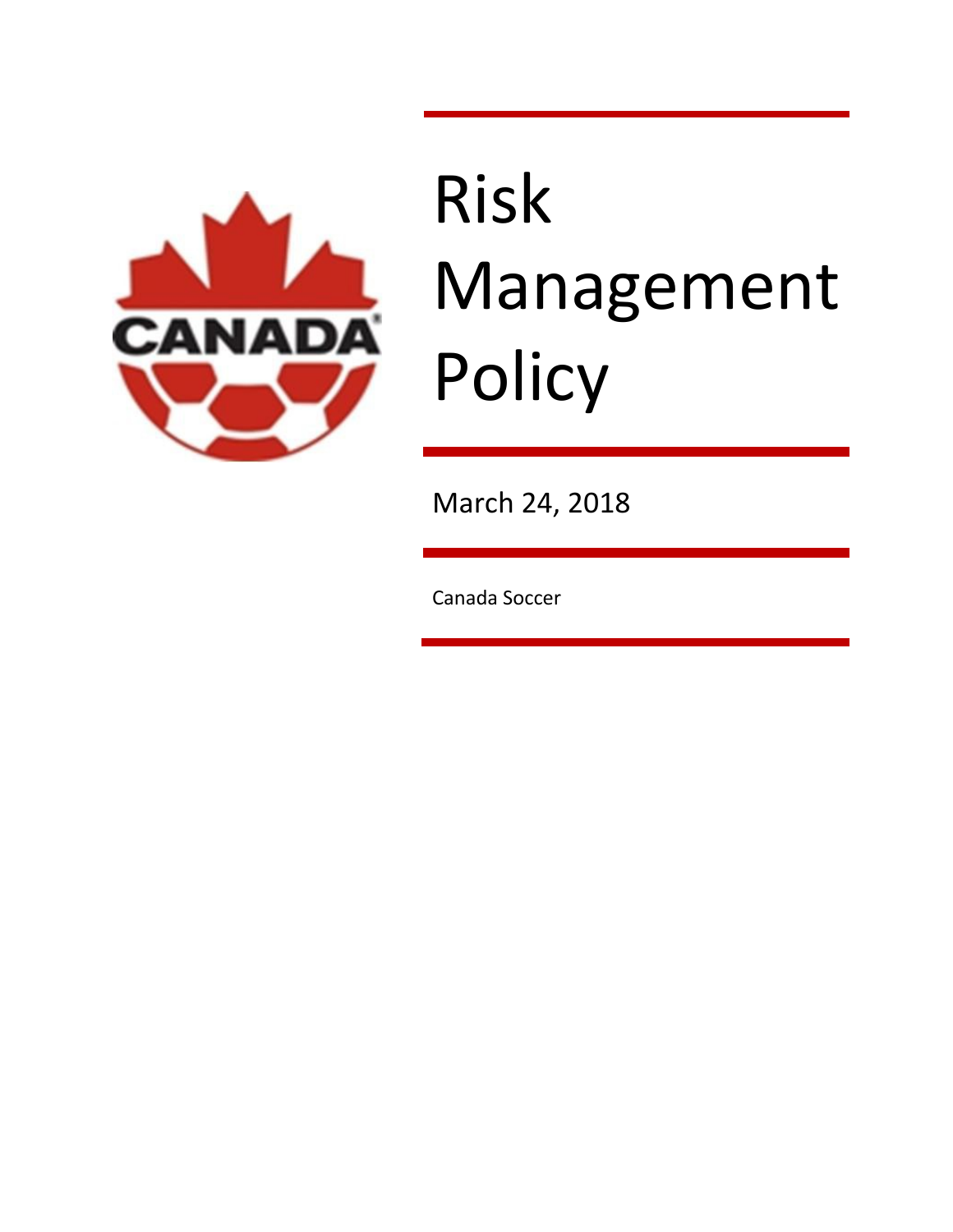## **Table of Contents**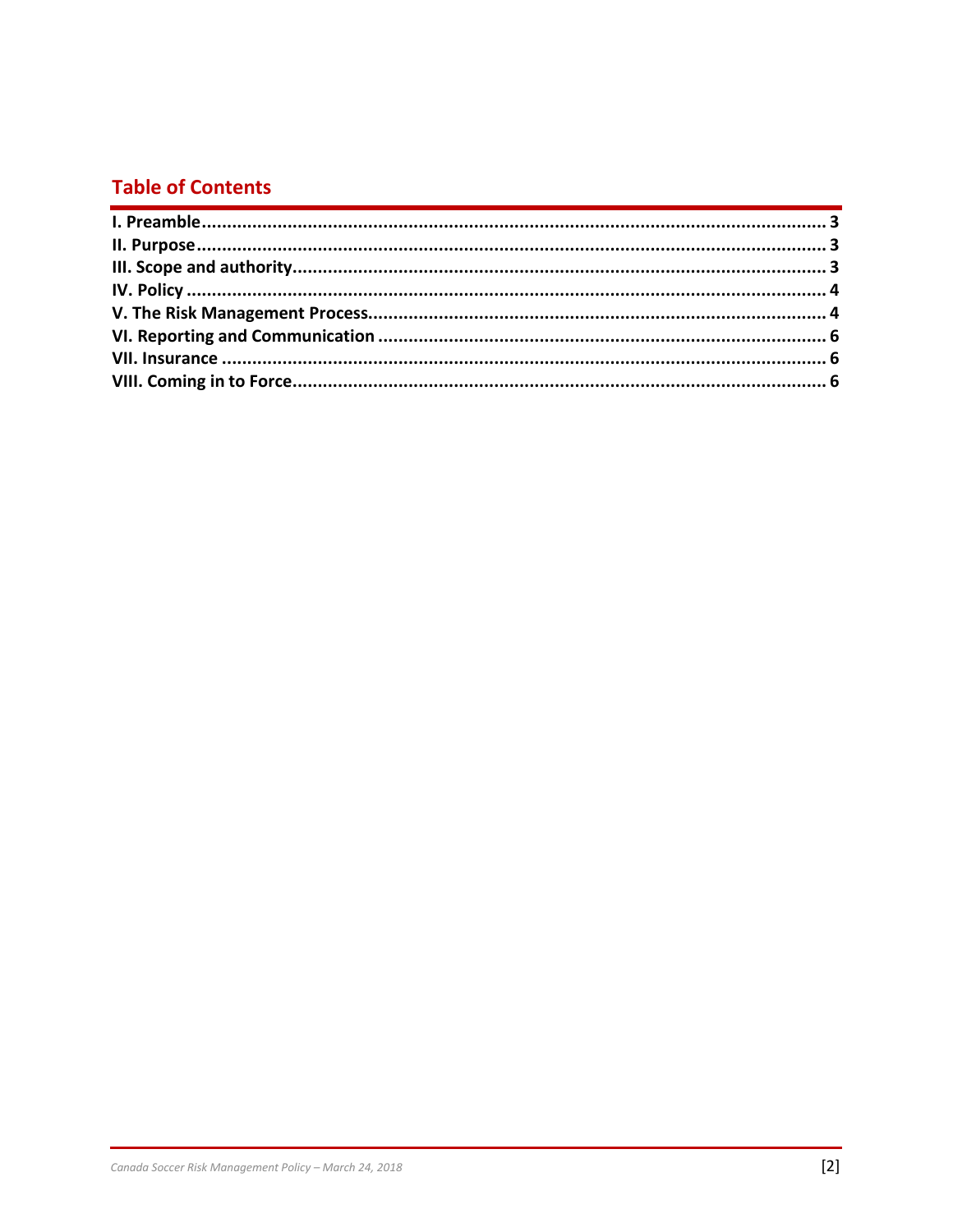## <span id="page-2-0"></span>**I. PREAMBLE**

As the national sport organization governing soccer throughout Canada, Canada Soccer recognizes that there are risks inherent in all facets of our governance, program delivery and business operations. Canada Soccer is committed to managing risks to the organization. We take the safety, well-being and satisfaction of our members and participants seriously, and monitor the business practices of our sponsors and suppliers. While we are not averse to taking organizational and financial risks and pursuing opportunities, we will do so thoughtfully and in an informed manner so as not to jeopardize future opportunities.

## <span id="page-2-1"></span>**II. PURPOSE**

The aim of this policy is to provide a guiding statement on how risk management is to be performed within Canada Soccer. In general, we view risk management as a comprehensive approach to improving organizational performance. This policy has other purposes as well, namely:

- Reinforcing an understanding of risk management as having a broad focus, beyond merely preventing lawsuits, reputational damage, and financial losses;
- Performing an educational function for staff, players, volunteers, and Members; and
- Over the longer term, contributing to enhancing a 'risk management culture' within Canada Soccer.

Ultimately, successful risk management has the following benefits for our organization:

- Prevents or limits injury or losses to Members, volunteers, and staff;
- Helps to protect Canada Soccer and its Members against litigation;
- Ensures that Canada Soccer is compliant with all applicable laws, regulations, and standards;
- Improves the programs and services that Canada Soccer provides to its members, participants, partners, and sponsors;
- Promotes improved business management and human resource management practices;
- Enhances Canada Soccer's brand, reputation, and image in the community; and
- Overall, enhances Canada Soccer's ability to achieve its strategic objectives.

## <span id="page-2-2"></span>**III. SCOPE AND AUTHORITY**

The Board of Directors are ultimately responsible for identifying, evaluating, and managing risks for Canada Soccer. The Board has designated the General Secretary as the Risk Manager for Canada Soccer, responsible for the implementation, maintenance, and communication of this policy. This policy applies to all activities undertaken by Canada Soccer. Where Canada Soccer exercises authority over activities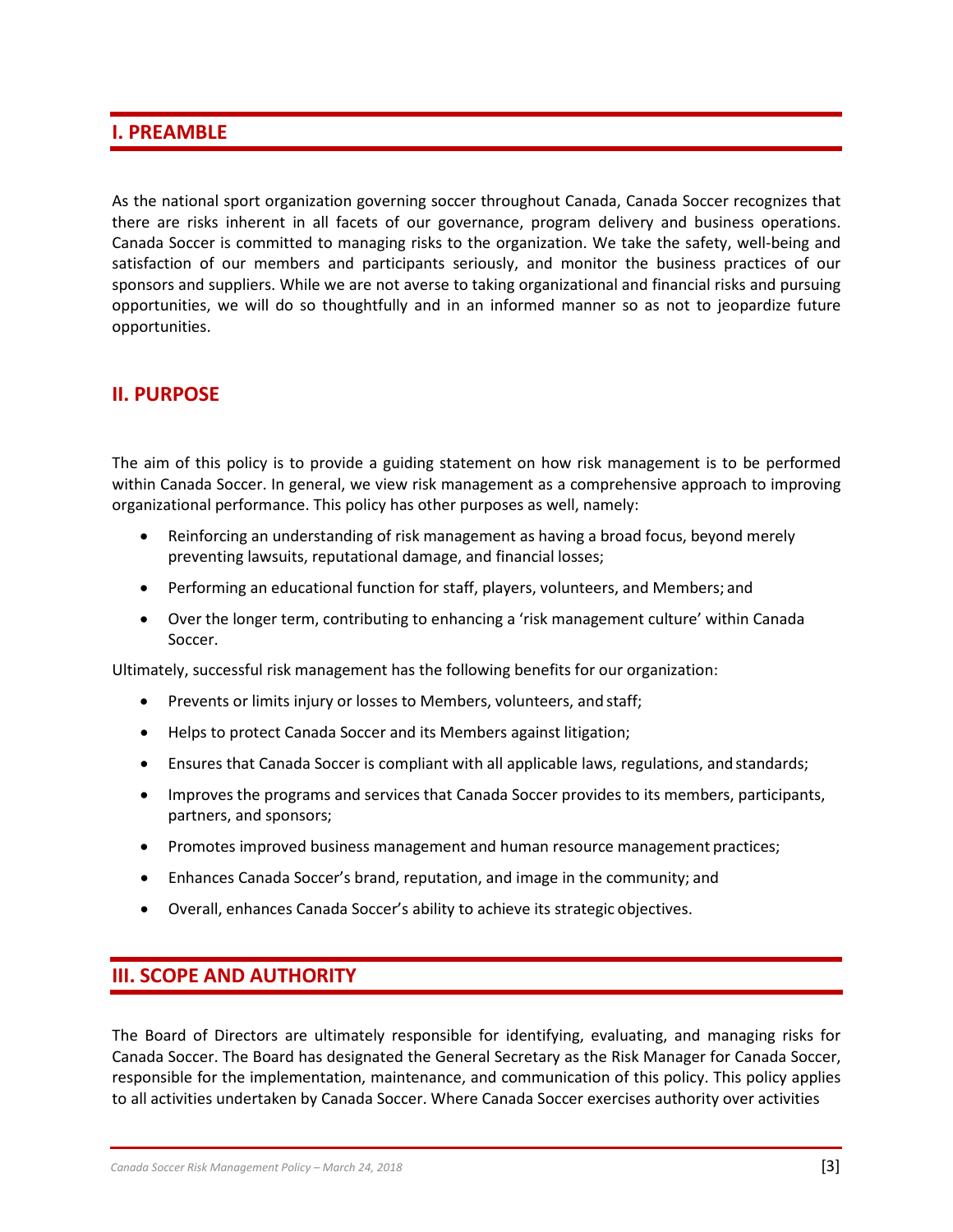below the national level, risk management measures may also be prescribed by Canada Soccer for implementation. Members are encouraged to prepare similar policies to govern the management of risk within their jurisdictions.

## **IV. POLICY**

Canada Soccer makes the following commitments to its Members and participants:

- <span id="page-3-0"></span>• All activities and events undertaken by Canada Soccer will be analyzed from a risk management perspective;
- Systematic and explicit steps will be taken to identify, assess, manage, and communicate risks facing Canada Soccer;
- The risk appetite will decrease as the significance of a negative risk increases and will increase as the significance of a positive risk increases;
- The organization's risk tolerance will ensure risks identified as having a 'high' or 'medium-high' significance level will be managed; and
- Risk control strategies will be reasonable and will reflect the given standard of care in any circumstance (where standard of care is determined by written/published standards, industry practices, established case law precedent, and common sense).

Canada Soccer acknowledges that risk management is a broad activity and a shared responsibility. All directors, officers, staff, and volunteers have an ongoing responsibility to take appropriate measures within their scope of authority and responsibility to identify, assess, manage, and communicate risks.

## <span id="page-3-1"></span>**V. THE RISK MANAGEMENT PROCESS**

Managing risks involves three steps: 1) identify potential risks using an informed, environmental scan approach, 2) assessing the significance of a risk by considering its possibility and consequences, and 3) developing and implementing measures to address those risks deemed significant by reducing possibility, consequences or both. This will be achieved through the development and maintenance of a Risk Registry. The Risk Registry will be reviewed annually in June by senior management and recommendations will be provided to the Risk Management Committee by September. The Risk Management Committee will review the recommendations from staff and the Risk Registry and make recommendations to the Board each December. A Risk Owner(s) will be identified for all risks within the Risk Registry. The risk owners(s) will be responsible for monitoring the risk and reporting to the Office of the General Secretary if there is potential for a positive or negative risk event to take place.

Risks arise from a number of categories of Canada Soccer's operations. In the sport domain, facilities, equipment, people and programs all give rise to potential risks. Canada Soccer has determined that the following categories will be used when identifying risks:

• *Operational/Program Risks:* Risk related to key programs in the areas of coach, official and athlete development; management of human resources, including staff and volunteers; organizational capacity to meet participant and stakeholder expectations; event and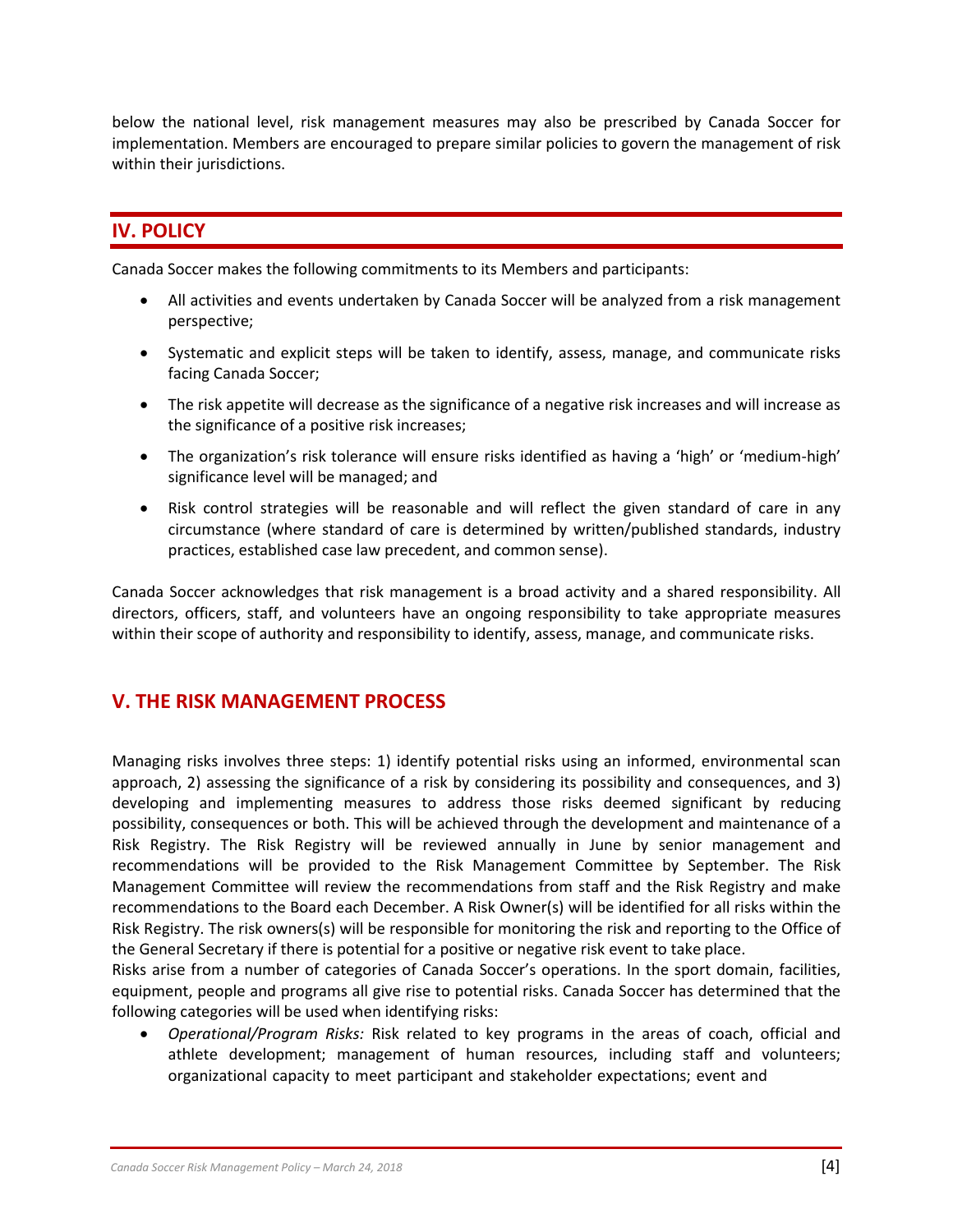competition management; remaining vital and relevant to our members; the inherent physical risks of our sport.

- *Compliance Risks:* Risk related to failure to comply with existing laws and regulations governing employment, privacy, workplace safety, new corporations legislation, tenant legal responsibilities, RCAAA charitable status, Imagine Canada standards, anti-doping standards, Sport Canada/OTP standards for funding and accountability, fulfillment of contractual obligations.
- *Communication Risks:* Risks related to internal and external communications; information management systems; crisis and issues management; media relations; image and reputation management; missed opportunities to promote and exploit successful outcomes; management of intellectual property; social media management; confidentiality.
- *External Risks:* Risks that are not in direct control of the organization such as funding frameworks from government, OTP and other agencies; relations with governments, games organizations and international federations; involvement in other sport partnerships; hosting decisions and requirements.
- *Governance Risks:* Risks related to clarity of roles and responsibilities, decision-making and oversight, organizational structure and performance; management of disputes and conflict of interest, planning for diversity and succession within the Board and committees, knowledge retention and transfer.
- Financial Risks: Risks related to financial monitoring and reporting, deficit reduction, flexibility to direct funds, sponsorship attraction and retention, investment and management of reserve funds, long-term financial sustainability.

All risks faced by Canada Soccer can be addressed by one or more of the following four general strategies:

- *Retain the risk*  no action is taken because the possibility and consequence of the risk is low. It may also be that the risk is inherent in the sporting activity itself and thus can be accepted in its present form.
- *Reduce the risk*  steps are taken to reduce the possibility of the risk, and/or its potential consequences, through efforts such as improved planning, policies, organization, delivery, supervision, monitoring or education.
- *Transfer the risk*  accept the level of risk but transfer some or all of it to others through the use of insurance, waiver of liability agreements or other business contracts.
- *Avoid the risk*  eliminate the risk by avoiding the activity giving rise to the risk in other words, simply decide not to do something, or to eliminate some activity or initiative.

The above general strategies translate into a variety of risk control measures, which for Canada Soccer may include (but are not limited to):

- Policy development;
- Effective communication;
- Education, instruction, professional development and specialized training;
- Ensuring a core set of organizational values have been identified, defined and communicated throughout the organization and the sport;
- Adherence to minimum, mandatory qualifications or certifications for key staff and leaders;
- Use of robust and legally sound contracts (codes of conduct, athlete and coach agreements, employment agreements, contractor agreements, partnership agreements);